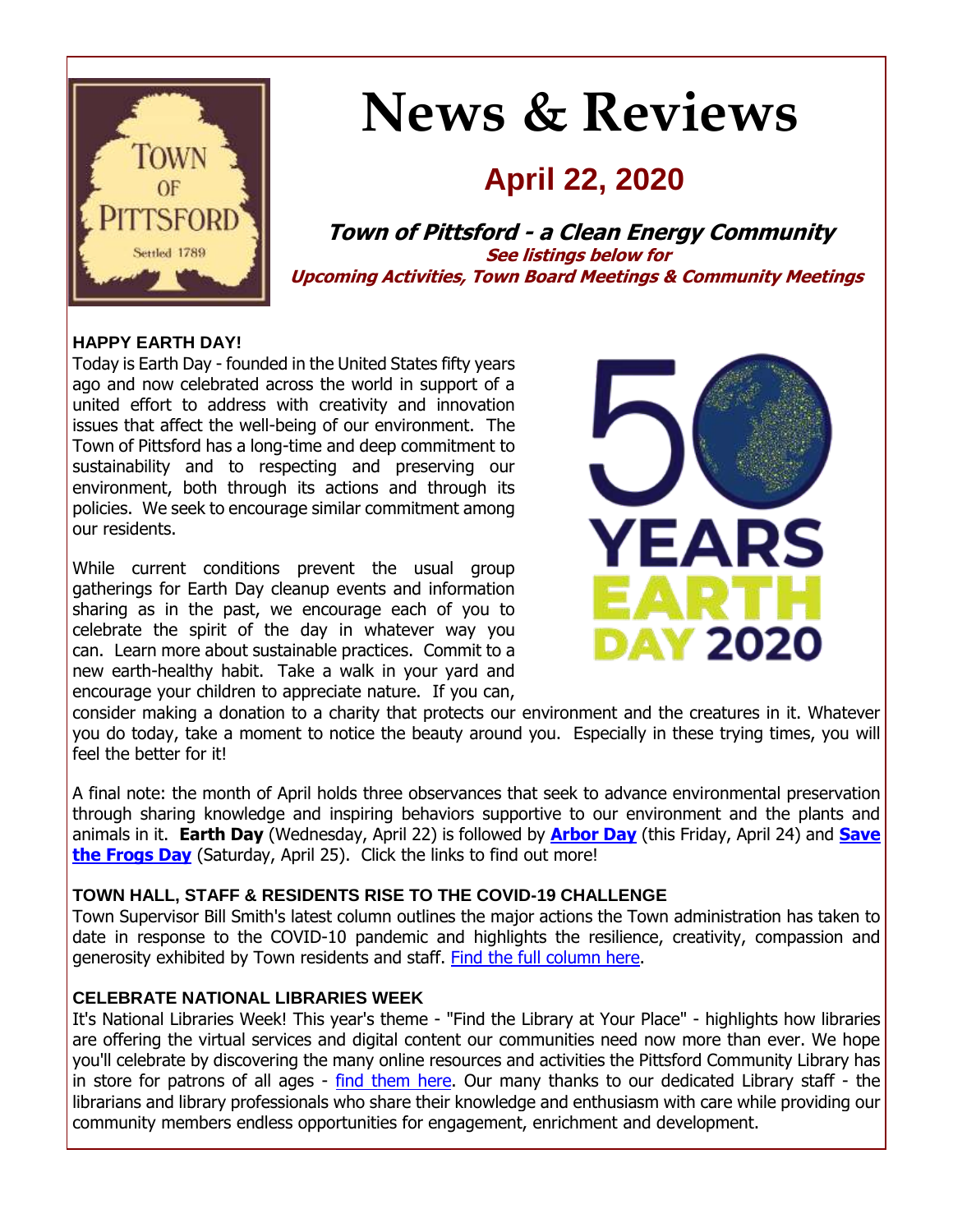## **ANIMAL CONTROL RESPONDING TO PRIORITY CALLS AS NEEDED**

#### **Contact Officer Carolyn Casey regarding human/animal safety issues and lost/found pets**

The Town's Animal Control efforts are an essential Town service that has continued to operate during the COVID-19 coronavirus shutdown. While following appropriate social distancing and health safety protocols, Animal Control Officer Carolyn Casey is responding to calls regarding human/animal safety issues and lost and found pets. She can be reached at 248-6240; for urgent issues after 5:00pm week days or on weekends, call 248-6212.

Officer Casey reminds residents that dogs should be kept on a leash if outside of a fenced yard and all pets should be wearing identification, even cats. If an indoor cat accidentally makes its way outside, a collar with ID can help it get returned home more quickly. This will also prevent a wandering cat from being picked up and kept by someone who thinks it is a stray.

The NY State minimum holding period at a shelter, before a pet can be offered for adoption, is five days although it can be longer. Therefore, it's important to contact local shelters right away if you are missing a pet. Please be sure also to contact Officer Casey so she can be on the lookout for your pet. Dogs that are wearing a license have a longer minimum holding period; to keep your pet safe be sure to follow the law and have your dog wear its license tag.

#### **PLEASE: NO GARAGE SALES UNTIL FURTHER NOTICE**

The Town does not issue permits for garage sales but in light of the current COVID-19 crisis and the need for social distancing, we are asking residents not to hold any garage sales for the immediate future. We're all in this together and we appreciate your help!

#### **APRIL IS NATIONAL POETRY MONTH; APRIL 30 IS POEM IN YOUR POCKET DAY**

Poetry can be a source of beauty and inspiration in times of challenge and uncertainty. How fortunate, then, that April is National Poetry Month. Just a few lines from a favorite poem can be a source of joy, comfort or strength - all welcome qualities in times like these!

If you have a favorite poem you'd like to share, plan ahead for Thursday, April 30 - it's "Poem in Your Pocket" Day, when the Academy of American Poets encourages everyone to select a poem and share it with others. While the sharing will have to be mainly virtual this year, there are plenty of ways to do so. Add a poem to your email footer. Post lines from your favorite poem on Facebook or Twitter. Jot them down and share a photo to Instagram. Add the hashtag #pocketpoem and other poetry fans can find what you've shared as well.

#### **ALL AGES INVITED - LIBRARY BOOKMARK DESIGN COMPETITION**

The Pittsford Community Library staff team is dreaming of summer, and they'd like you to help them picture it! Summer is the theme for this year's Library Bookmark Design Competition. Design a summer-themed bookmark for a chance to see your artwork printed and distributed at the Pittsford Community Library! All ages are encouraged to participate-that includes you, adults-and one winner will be selected from each of five age groups: PreK-Grade 1, Grades 2-5, Grades 6-8, Grades 9-12, and Adults. [Click here for more](http://r20.rs6.net/tn.jsp?f=001FjBO3o6saR_PcQDLBXCN4BVV2dpA8iBUkMcv8V1R7lWR0QC9WCL5bEgYsDxA_bZogTwU5AS_ttPqwacVSb3sK36FHklsvdJrsLD0W5i2gNbq9HCxJ821NKqwpYTcteGnPI2ruhPwzQTOBEza9DXeMIG1E-0SarthYeyH7HciulHXKB6Y4RVYIQoddyGlMDg_QarWbLlAKIXR-QNZtve2Zr4TLYYl4rwH73dXmnzLs_vfdrr5Apj0SzDu7dq_FfTI3-SvgnHk6d8GB856JurYckxPuyjND6HNIVTX0VBISNb1JrxhmuLhgr68Kpnl0EQ3mxXzb5scJK7k1KOynkXQTPYdtR8EFxPWj3Aw_fpRmUqZ0EfyLMB5cI5ilFBcLg7hUAUPRorANE4-A0Z_haxhlVA_NYsQJVowyfvMkpGIQIRA1CEk4fO0x9eIvkWVa0DLS2foSSwtHg5T49n-lIuh5XP3PYbkiIib1Ulo-rza2-Y=&c=9Dto0h6g_lEjz7HR_anHKScAZF18-D_pKL72JHgW9FS4piFzfpnxRQ==&ch=rVcZFuY_RuGQHwGhb-FtJDAqLI_OG6G-8CkLF_tYIcb36CXYFZ3fOw==)  [information,](http://r20.rs6.net/tn.jsp?f=001FjBO3o6saR_PcQDLBXCN4BVV2dpA8iBUkMcv8V1R7lWR0QC9WCL5bEgYsDxA_bZogTwU5AS_ttPqwacVSb3sK36FHklsvdJrsLD0W5i2gNbq9HCxJ821NKqwpYTcteGnPI2ruhPwzQTOBEza9DXeMIG1E-0SarthYeyH7HciulHXKB6Y4RVYIQoddyGlMDg_QarWbLlAKIXR-QNZtve2Zr4TLYYl4rwH73dXmnzLs_vfdrr5Apj0SzDu7dq_FfTI3-SvgnHk6d8GB856JurYckxPuyjND6HNIVTX0VBISNb1JrxhmuLhgr68Kpnl0EQ3mxXzb5scJK7k1KOynkXQTPYdtR8EFxPWj3Aw_fpRmUqZ0EfyLMB5cI5ilFBcLg7hUAUPRorANE4-A0Z_haxhlVA_NYsQJVowyfvMkpGIQIRA1CEk4fO0x9eIvkWVa0DLS2foSSwtHg5T49n-lIuh5XP3PYbkiIib1Ulo-rza2-Y=&c=9Dto0h6g_lEjz7HR_anHKScAZF18-D_pKL72JHgW9FS4piFzfpnxRQ==&ch=rVcZFuY_RuGQHwGhb-FtJDAqLI_OG6G-8CkLF_tYIcb36CXYFZ3fOw==) including the official rules and a printable entry form. Get creative and have fun!

#### **PITTSFORD PTSA TO HONOR AWARD WINNERS; AWARD VIDEO AIRS APRIL 28**

Community members are invited to join the Pittsford PTSA in honoring this year's recipients of the New York State PTA Honorary Life Membership Awards by viewing a special award video during a Watch Party on the Pittsford PTSA Facebook page on April 28 at 8:00pm.

The Pittsford PTSA presents its **Honorary Life Membership Award** to PCSD staff members or parent volunteers in recognition of above and beyond service to Pittsford youth. **This year's honorees are** Lora Bowler, Judy Breitenbach, Debbie Haen, Cathy Healy, Patrick Mallery, Betsy Parke, Don Peterson, Raina Salzbach, Robin Scott, Ginger Sorenson, Sharon Sywulski, Patrick Mallery, William Taylor and Betsy Whitehouse. In addition, **Kim McCluski will be honored with the Distinguished Service Award**.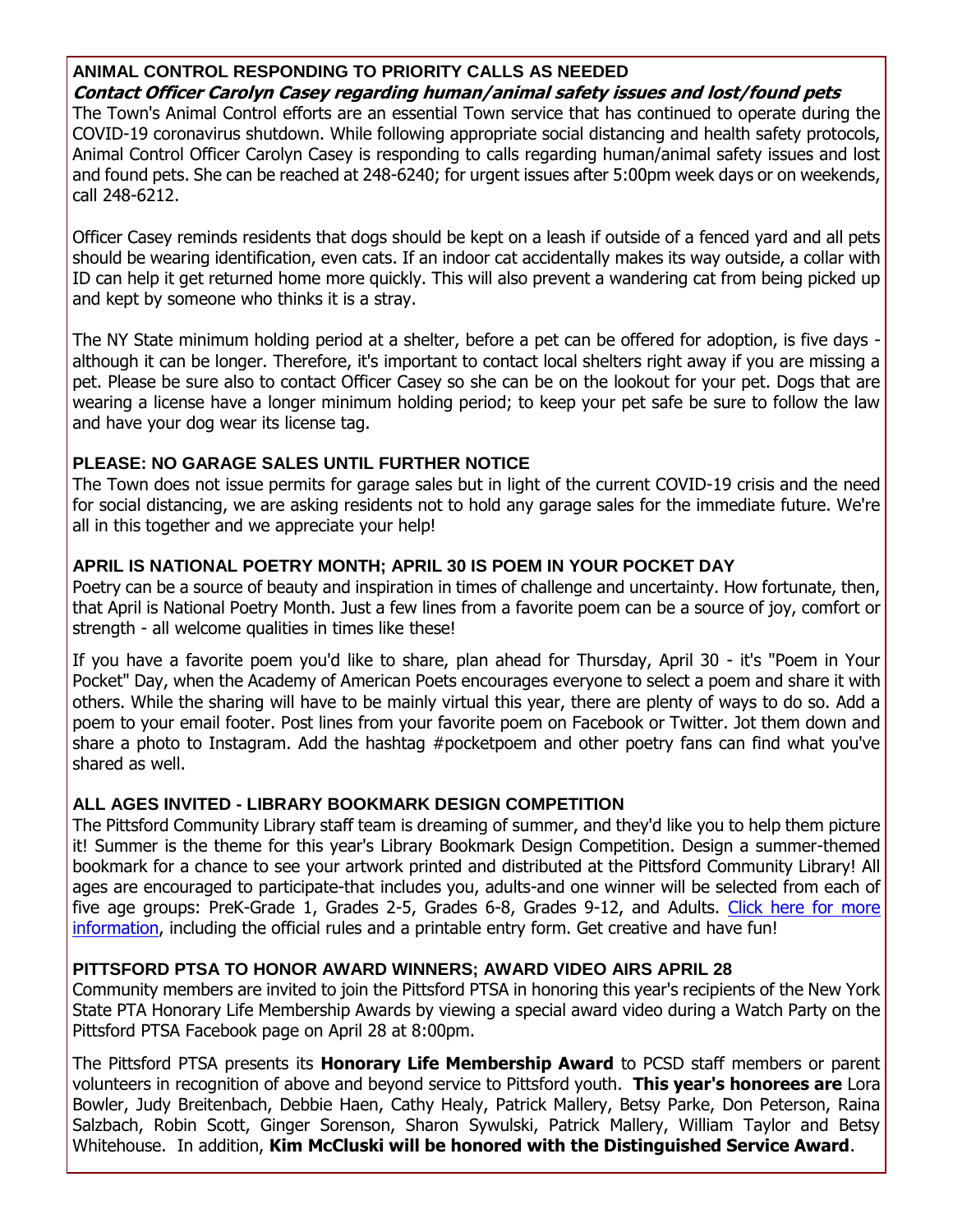Recipients were nominated by community members and colleagues for consistently demonstrating a dedication to the youth of Pittsford in three categories: volunteer efforts and/or significant contributions above and beyond regular job expectations over an extended period of time, outstanding personal qualities, and a continued availability and willingness to serve, directly or in an administrative capacity, the needs of Pittsford's youth.

In honor of all the awardees, Pittsford PTSA will make a donation to the New York PTA Twin Projects fund, a scholarship program benefiting high school seniors seeking an education degree or mid-career educators pursuing advanced study. Congratulations to all the honorees and many thanks for their efforts on behalf of Pittsford's youth!

**LIBRARY IN-PERSON PROGRAMS CANCELED THROUGH 5/31, ONLINE RESOURCES AVAILABLE** Due to continued NY State social distancing rules in light of the COVID-19 coronavirus pandemic, the Pittsford Community Library will remain closed, and all scheduled programs canceled, through May 31. However, our Librarians and staff continue to be hard at work providing the community with online access to expanded resources and new content. Some current highlights:

- Read the New York Times or access Consumer Reports for free via the Library's digital subscriptions
- Check out online activities from our children's librarians, including Story Time and Lego Club
- New content in the digital Teen Place this week includes opportunities to earn community service credits

Expect more to come, and, in the meantime, find the most recently updated Library information on the [Your](http://r20.rs6.net/tn.jsp?f=001FjBO3o6saR_PcQDLBXCN4BVV2dpA8iBUkMcv8V1R7lWR0QC9WCL5bMsUlLbWvYKcV0umV1Pe-xg22lqAHr3GsRAmb5sJG_yFEluHT7cPb3n8lG0rNGiYkXyAtefl_aJPC3HIxjrxZ1-ATu0UFTSwf745bd7-8LVTteX4bhvXfE3VHliTY-mFLPbsG4Sc9YBQl_LPvmdsyaJdEvehJO4EFvLqc7vezLnSWKEb_DoN2GoDl2dJvBkEn_7A1IDJi7mM6skZXRiMgFt5t11Aags5AML2M4a9Eiblern8eQ4HXzjILrU26bwG1w==&c=9Dto0h6g_lEjz7HR_anHKScAZF18-D_pKL72JHgW9FS4piFzfpnxRQ==&ch=rVcZFuY_RuGQHwGhb-FtJDAqLI_OG6G-8CkLF_tYIcb36CXYFZ3fOw==)  [Library at Home Updates page](http://r20.rs6.net/tn.jsp?f=001FjBO3o6saR_PcQDLBXCN4BVV2dpA8iBUkMcv8V1R7lWR0QC9WCL5bMsUlLbWvYKcV0umV1Pe-xg22lqAHr3GsRAmb5sJG_yFEluHT7cPb3n8lG0rNGiYkXyAtefl_aJPC3HIxjrxZ1-ATu0UFTSwf745bd7-8LVTteX4bhvXfE3VHliTY-mFLPbsG4Sc9YBQl_LPvmdsyaJdEvehJO4EFvLqc7vezLnSWKEb_DoN2GoDl2dJvBkEn_7A1IDJi7mM6skZXRiMgFt5t11Aags5AML2M4a9Eiblern8eQ4HXzjILrU26bwG1w==&c=9Dto0h6g_lEjz7HR_anHKScAZF18-D_pKL72JHgW9FS4piFzfpnxRQ==&ch=rVcZFuY_RuGQHwGhb-FtJDAqLI_OG6G-8CkLF_tYIcb36CXYFZ3fOw==) at [www.bit.ly/your-library-at-home.](http://r20.rs6.net/tn.jsp?f=001FjBO3o6saR_PcQDLBXCN4BVV2dpA8iBUkMcv8V1R7lWR0QC9WCL5bMsUlLbWvYKcV0umV1Pe-xg22lqAHr3GsRAmb5sJG_yFEluHT7cPb3n8lG0rNGiYkXyAtefl_aJPC3HIxjrxZ1-ATu0UFTSwf745bd7-8LVTteX4bhvXfE3VHliTY-mFLPbsG4Sc9YBQl_LPvmdsyaJdEvehJO4EFvLqc7vezLnSWKEb_DoN2GoDl2dJvBkEn_7A1IDJi7mM6skZXRiMgFt5t11Aags5AML2M4a9Eiblern8eQ4HXzjILrU26bwG1w==&c=9Dto0h6g_lEjz7HR_anHKScAZF18-D_pKL72JHgW9FS4piFzfpnxRQ==&ch=rVcZFuY_RuGQHwGhb-FtJDAqLI_OG6G-8CkLF_tYIcb36CXYFZ3fOw==) It includes a range of online resources for adults, children, teens and families.

Please note - many of the Library's digital resources require a library card. If you don't have one, eCards can be issued online. Library staff is available via email should you need help accessing digital resources; use this link to find [Library staff contact information.](http://r20.rs6.net/tn.jsp?f=001FjBO3o6saR_PcQDLBXCN4BVV2dpA8iBUkMcv8V1R7lWR0QC9WCL5bEgYsDxA_bZoGRV-JuW4UUGbpUXV8_y2fEOxPXr1IjlJ4Dv2BON6gzZSTpixHtZLZcHR7iIZN8ZOhtyCRGNvRhjDljAhnx_oBT3yU8NQBttSSJxaBYIrWQXSpfOE8Pu92E4GfmDHguCKeg4DkpqcT-mSwdTudMBfzJ9XqOR_HVt5r99doSV_oijxhVi3XyhSxxBb_fyHwFR2ekyxXQ9DZ6597T7rXWNhwOLAWGZ0BnNRRS1JqLNH0qT9H7StxmUxq8eYvBuQB2sZ9jTFbAh15juq07IBDnrQ4w==&c=9Dto0h6g_lEjz7HR_anHKScAZF18-D_pKL72JHgW9FS4piFzfpnxRQ==&ch=rVcZFuY_RuGQHwGhb-FtJDAqLI_OG6G-8CkLF_tYIcb36CXYFZ3fOw==)

#### **REMINDERS**

#### **REMINDER: TOWN PLAYGROUNDS, ATHLETIC FIELDS AND COURTS CLOSED**

The following remain closed to the public until further notice due to COVID-19 social distancing safety protocols: Thornell Farm Park (walking trail remains open), all Town playgrounds, athletic fields and courts, and the lodges at King's Bend Park.

#### **LIBRARY FRIENDS SPRING BOOK SALE POSTPONED, NO DATE SET YET**

The Friends of Pittsford Library Spring Book Sale originally scheduled for April 24-26 has been postponed due to advised closures and social distancing protocols in light of the COVID-19 pandemic. A new date has not been set as of yet; check the Library Friends website at [www.pittsfordlibraryfriends.com/booksales.html](http://r20.rs6.net/tn.jsp?f=001FjBO3o6saR_PcQDLBXCN4BVV2dpA8iBUkMcv8V1R7lWR0QC9WCL5bBe2RJMYFbWzdbvwfKET2bHfUyADMBYo5FznDcnrf_QloFaW3V2wP4V5STtphr6kMylOGVcFHYjP_BtaOt9c1XzMV9_3au9BG2looK4LelbeXT1XY9GbQV5f5odVcxtnTuomGHoK9ImZ0AMjkRYYxAWZ19ZaF9jJhQtjjSasHtZKRCqAfHHgtQPmqG0LCD0XGmZ335rX2ifVab2NwVClvtjHxDaqWnQLa_2CkkfOmcNB4CfbiE_9-XHCLV83WyK7ZYrOuyciwqGE_id8HmmJfSI=&c=9Dto0h6g_lEjz7HR_anHKScAZF18-D_pKL72JHgW9FS4piFzfpnxRQ==&ch=rVcZFuY_RuGQHwGhb-FtJDAqLI_OG6G-8CkLF_tYIcb36CXYFZ3fOw==) for future updates.

#### **ELDERBERRY EXPRESS SEEKS VOLUNTEER COORDINATOR Cover letter and resume due this Friday, April 24**

Elderberry Express, a non-profit transportation service for seniors in Pittsford, has a job opening for a Volunteer Coordinator. This is a paid part-time position Monday-Friday, 8:30am-12:00pm, and with ability to take calls until 4:00pm and attend monthly afternoon meetings. Hours vary as needed, but average between 15-20 hours per week. The Elderberry Express office is located within the Senior Center of the Spiegel Pittsford Community Center at 35 Lincoln Avenue.

The Volunteer Coordinator is responsible for scheduling volunteer drivers to provide clients with transportation to appointments. This individual will handle administrative tasks, work closely with volunteers and clients, and handle donations. The volunteer coordinator will also work with Lifespan in attending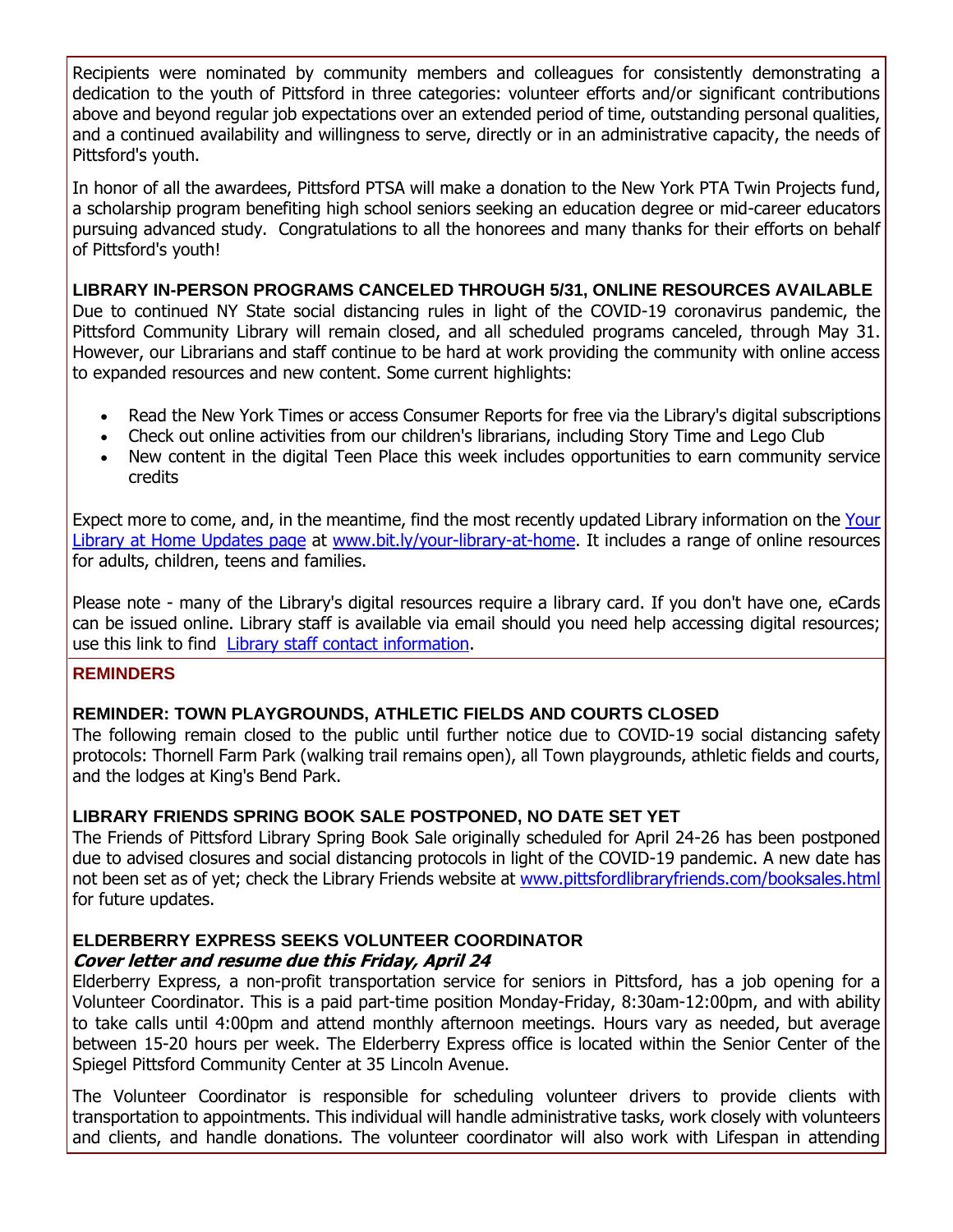training and monthly meetings. He or she will also report updates and data at quarterly Board of Directors meetings. Click the link to see the complete [Volunteer Coordinator job description.](http://r20.rs6.net/tn.jsp?f=001FjBO3o6saR_PcQDLBXCN4BVV2dpA8iBUkMcv8V1R7lWR0QC9WCL5bMZmOdKnZhhe-KDhByCbatN8ZN6C27lt8nlCL9qE2kwiqg4HvSSFHmqMqoxW6be2Zs4SnfvgyMDpmABUbZHh7xuHdQGUkd_63ZkWLr2CTygpCdI9Gmb1jBwV98F50kDDSEcKf3oWEA-QxTbqczQe8ODQrh-w37MR0XEL2ZytIWroGrg3nhWNO1c-RXuijG90i_htoycbgdXveN2zHYSPFxJKRe9FPfzSMy9DWbJB3_tE94z2zfbuhl9qnm0AqKLc5ZZLqxrNn4atzhrQfTguLMRVEjq49f5n263Ek69LSzReffVa5MTgv4zRyyRGT7nfVopzK3pL98G-&c=9Dto0h6g_lEjz7HR_anHKScAZF18-D_pKL72JHgW9FS4piFzfpnxRQ==&ch=rVcZFuY_RuGQHwGhb-FtJDAqLI_OG6G-8CkLF_tYIcb36CXYFZ3fOw==)

**Apply for the position of Elderberry Express Volunteer Coordinator by sending a cover letter and resume to the attention of Elissa Landers at [ElderberryExpressPittsford@gmail.com](mailto:ElderberryExpressPittsford@gmail.com?subject=Volunteer%20Coordinator%20position) no later than this Friday, April 24.** Any questions about the position may be directed to this email as well. Zoom interviews will be held the last week of April, and the starting employment date will be May 4. Due to the current circumstances of COVID-19, dates are subject to change.

Elderberry Express has been helping seniors in Pittsford retain their independence since 1987 by serving with care and commitment those who can get out and about but can no longer drive. Find out more about their services at www.townofpittsford.org/elderberry express 2012. If you are interested in serving the senior community of Pittsford, this may be the job for you!

#### **ASL INTERPRETER AT TOWN BOARD MEETINGS**

The Town of Pittsford provides an American Sign Language interpreter at every meeting of the Pittsford Town Board, to interpret for those who need this service.

#### **UPCOMING COMMUNITY ACTIVITIES IN PITTSFORD**

- [Friends of Pittsford Library Spring Book Sale,](http://r20.rs6.net/tn.jsp?f=001FjBO3o6saR_PcQDLBXCN4BVV2dpA8iBUkMcv8V1R7lWR0QC9WCL5bDxMtmt05s1Qm0NNkydGDZEkzerU7geIEdvXF5d6KUDUpAw9_Us8_K3FKcEQmIj-_Yv4h6nRmM53op3OvOFbZ_hiyw2iQJ2yIy-oNDyX9rsng0a3GYPJ5gFSLB6gnPfEKNEUZ2q4GT09PkY7VPrP1kDFRkrDQeLgeEBlgGLeC4WJm8sn83uGzind829vQ8W18WcEikqAID4SHn1zPQ_5LFf1oW7V-fiJBmg0NIo7-igx30pn-mFVYqG7gbvxo_Ryz4Xlp4WvzfBP&c=9Dto0h6g_lEjz7HR_anHKScAZF18-D_pKL72JHgW9FS4piFzfpnxRQ==&ch=rVcZFuY_RuGQHwGhb-FtJDAqLI_OG6G-8CkLF_tYIcb36CXYFZ3fOw==) originally scheduled for April 24 26, has been POSTPONED; no reschedule date set yet, visit [www.pittsfordlibraryfriends.com](http://r20.rs6.net/tn.jsp?f=001FjBO3o6saR_PcQDLBXCN4BVV2dpA8iBUkMcv8V1R7lWR0QC9WCL5bDxMtmt05s1QY8SHcXY4OVCdZRxoprnB_yAHlw3bXeKOhcoo5RuQnsyTW4p79GLjBurvuijnIMIbRvPJmE7wUvf-JvOH9DKjJIR8wr7JCNWPYDcRqsTDRhMZRFMhWaF98lBEw21a-hWMIiKlGCIXqqovBQMKqfaPsOjWVgBaxYQIbF7yl9hoNtjTYvGigoHByg01L0DruB-AynkhvLV58Ttg28ExHvtJBEeYcbTxN-_5Ozc2GKMyznsvCuU_c56ATQ==&c=9Dto0h6g_lEjz7HR_anHKScAZF18-D_pKL72JHgW9FS4piFzfpnxRQ==&ch=rVcZFuY_RuGQHwGhb-FtJDAqLI_OG6G-8CkLF_tYIcb36CXYFZ3fOw==) for updates
- **Household Hazardous Waste/e-Recycling/Document Shredding event**, originally scheduled for Saturday, 5/9 at the Perinton Highway Garage, has been POSTPONED UNTIL THE FALL due to COVID-19 coronavirus pandemic social distancing protocols; the new date has yet to be determined. When more information becomes available it will be posted on the Pittsford Town website and listed in the Pittsford Town eNews.

#### **TOWN OF PITTSFORD BOARD MEETINGS**

**Planning Board**, Monday, 4/27 - MEETING CANCELED

#### **COMMUNITY MEETINGS CALENDAR**

- [American Legion Rayson-Miller Post 899](http://r20.rs6.net/tn.jsp?f=001FjBO3o6saR_PcQDLBXCN4BVV2dpA8iBUkMcv8V1R7lWR0QC9WCL5bFzDqy-c4bgWkVI8rRzfHoWE2uKsjht-JOIQ10S2ZuXkGUD-Fv4VATNPyPvzWLeKgFM4i-NFtTEfyCTwv_EHOJXoMaYJQdotNSqCu3CRhTmO6R2wu6O2028Fsbv0xsERhnbTwMsv_PXkzavPCcFGTTCcZydVW17Cc0EZ1cItYLO1b_ZdCLMMeQrGKOZrV_3ClxfPiXu1FmAzRbWIOXbl2LkizjVoCPwqcA02aP0wEClaeGGrMHrI5k_PFsI8zNNw_A==&c=9Dto0h6g_lEjz7HR_anHKScAZF18-D_pKL72JHgW9FS4piFzfpnxRQ==&ch=rVcZFuY_RuGQHwGhb-FtJDAqLI_OG6G-8CkLF_tYIcb36CXYFZ3fOw==) TUESDAY MORNING BREAKFAST MEETINGS CANCELED UNTIL FURTHER NOTICE due to COVID-19 coronavirus social distancing requirements. Eligible veterans welcome to join the Post; for [membership information](http://r20.rs6.net/tn.jsp?f=001FjBO3o6saR_PcQDLBXCN4BVV2dpA8iBUkMcv8V1R7lWR0QC9WCL5bFzDqy-c4bgWlg1XEnvXUzKSGoBHqwnQYriN4ImvQnptIH39n9rfv8NBDMuHbGzqS6PfHLiI-rb6vEGjkAkkhmhPc11ZqNuamRRl2yfKvSvOveMyMG8x7Ada4CEYkfpPNeMzbAq751VzLzQL7YYhlbnJrG09Q6R-nyEPfQDSkeikfHwTnRCykIsVguDKaz1vrY5NbDEMHoLMDcIo20z6HfAimAH0FXWbreoImBTDY_HiA9QGhruVykbBVKBO9Lmb9U82mtvnt-wLcIe1xEARnUY=&c=9Dto0h6g_lEjz7HR_anHKScAZF18-D_pKL72JHgW9FS4piFzfpnxRQ==&ch=rVcZFuY_RuGQHwGhb-FtJDAqLI_OG6G-8CkLF_tYIcb36CXYFZ3fOw==) visit the [Rayson-Miller Post website](http://r20.rs6.net/tn.jsp?f=001FjBO3o6saR_PcQDLBXCN4BVV2dpA8iBUkMcv8V1R7lWR0QC9WCL5bCocWTO1UjSh8lr3QxhHNI6Kh5yXb430h3VZ1RYvX_vbpunZtUBstVYmHD6nB4_ivYRlsohKojEgl9nyAVFf1Coc4a6jMfuY2Tph8-Ho7OFBG6GxnE6dtuI1HQxEkWD6es6rApKqr_PD25roRc2bgKev_CtvSLiyLtE4OpasF0xbj5ValwR_DlPLtSfB2e3p3WuBxl3ZjQGBn-blwciBr8MtrZMb6B5-nhgFPLcu1tuI2T8NKWp-bXHGdCB4fO2AlgNPfP0Yv5HqIsIf0kDOKNM6beG_wWuZyMUCpAU8qI28dmE85fTQTV60XCLUQuF1xCDjFn0kpN68j-GF5KWXtcI=&c=9Dto0h6g_lEjz7HR_anHKScAZF18-D_pKL72JHgW9FS4piFzfpnxRQ==&ch=rVcZFuY_RuGQHwGhb-FtJDAqLI_OG6G-8CkLF_tYIcb36CXYFZ3fOw==)
- [Pittsford Rotary Club,](http://r20.rs6.net/tn.jsp?f=001FjBO3o6saR_PcQDLBXCN4BVV2dpA8iBUkMcv8V1R7lWR0QC9WCL5bIOoFbmAnFVQmPKhDw3AexvoJQmQHUH5s_wCdKrFxxrZekT5D6J6zKQkMJHYMTmuEBDOxE3uII0coeiO-PMq3Cl6MIuviC2UABZMFAj45j6jkjvlBOUcwcYDSMBQemt7PjdL46WltMrko06NfYUzBei1PVQmzeMDNzeu-rXqwj1dGJmpJhxz7qAI6ER26X8gE2h664htqof8hmJi_dZ24jKgw21c0Ssu-Ol6N7qOfsayiHqlzB7Zt-Q=&c=9Dto0h6g_lEjz7HR_anHKScAZF18-D_pKL72JHgW9FS4piFzfpnxRQ==&ch=rVcZFuY_RuGQHwGhb-FtJDAqLI_OG6G-8CkLF_tYIcb36CXYFZ3fOw==) WEEKLY IN-PERSON MEETINGS CANCELED UNTIL FURTHER NOTICE due to COVID-19 coronavirus social distancing requirements; check the Pittsford Rotary Facebook page for virtual meeting information.
- [Pittsford Art Group M](https://pittsfordartgroup.wordpress.com/?utm_source=eNews+4-22-20&utm_campaign=eNews+04-22-20&utm_medium=email)EETINGS CANCELED UNTIL FURTHER NOTICE due to COVID-19 coronavirus social distancing requirements. For further information, contact PAG president [Margie Mitchell](mailto:mhsmitchell@gmail.com?subject=Pittsford%20Art%20Group%20Meetings%20and%20Membership)

## **Town Facility Closures**

**Spiegel Pittsford Community Center** - building is closed and all programs canceled until further notice.

**Pittsford Community Library** - building is closed and all programs canceled until further notice, online resources available at [www.townofpittsford.org/home-library-resources.](http://r20.rs6.net/tn.jsp?f=001FjBO3o6saR_PcQDLBXCN4BVV2dpA8iBUkMcv8V1R7lWR0QC9WCL5bG5KUYbKWHDHl0HfUfP_cxF_mAIy_wCMgn1dhb2bLUCJn2Srr5LtpnQ1zEXauUz20ViadZ6wgh0K2OfQOK9PO3c2_g3PYFFe8BDnZxz6aj_CapEtfE8mRy2M5MkG_SaFV7RtgN4skgveokqTiKeTDD58ZUwkOiD12NAJAliljGeZQ_oUQL80ZwTjnRqHj_VMjXG0it2rh7Dn5EjgxEG3giRQ25scFdvXWGUTUSvYNoKhtj1K_CPcI-kwe3QFJhBoG56dFlNoHM31EXHjDz2HI-c=&c=9Dto0h6g_lEjz7HR_anHKScAZF18-D_pKL72JHgW9FS4piFzfpnxRQ==&ch=rVcZFuY_RuGQHwGhb-FtJDAqLI_OG6G-8CkLF_tYIcb36CXYFZ3fOw==) For virtual children's programming check the Library's Facebook page [www.facebook.com/PittsfordLibrary/.](http://r20.rs6.net/tn.jsp?f=001FjBO3o6saR_PcQDLBXCN4BVV2dpA8iBUkMcv8V1R7lWR0QC9WCL5bJdYwDk94-NEi4yhJWirksvF5_GiXOBTwR-uwatX-jjnFRRZtZpACUj4RMWrCWZLydapxYGjinHHZxD7ZexRapyQN2pXCpr47ZBf9xZLyaJeoPQEVnbvilwSwzX0sf34o97SdTWVJDfktLeQE3sUig8=&c=9Dto0h6g_lEjz7HR_anHKScAZF18-D_pKL72JHgW9FS4piFzfpnxRQ==&ch=rVcZFuY_RuGQHwGhb-FtJDAqLI_OG6G-8CkLF_tYIcb36CXYFZ3fOw==) The Book Drop return area is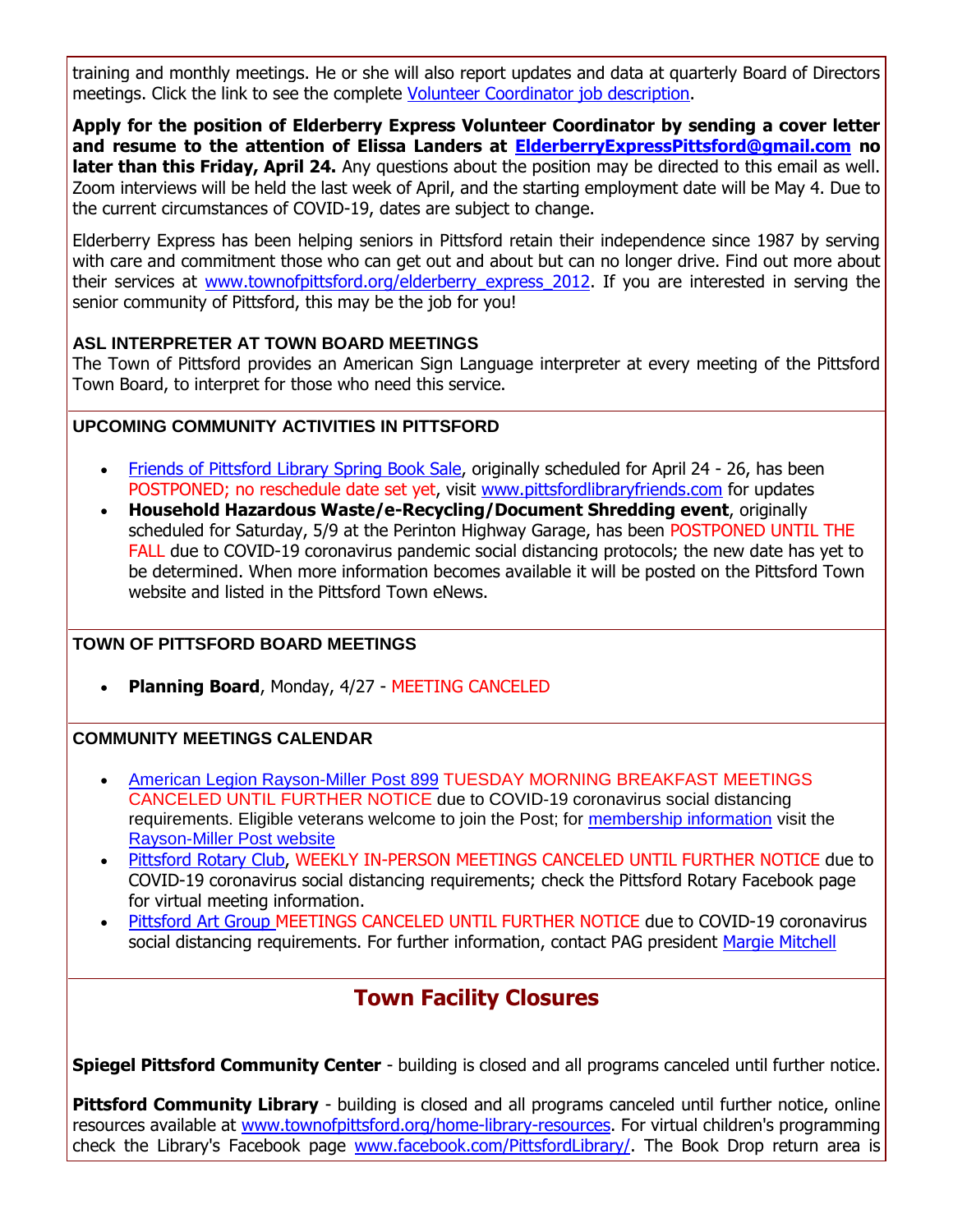closed. All items checked out after February 3 will now have a due date of June 29 and can be returned then. For other updates visit the Library's Updates page at [https://tinyurl.com/vg242of.](http://r20.rs6.net/tn.jsp?f=001FjBO3o6saR_PcQDLBXCN4BVV2dpA8iBUkMcv8V1R7lWR0QC9WCL5bJdYwDk94-NEBXKLHt23T9j9Af21HB2-KyvoH0MOog75zIKzaGArHNOR8jsiumLv4VMGlOqOAj1VOinzbgVFnbBP0iC3JRadFrJ_DrEXRUsAdbByW_wD9g4cJY86occs6Q==&c=9Dto0h6g_lEjz7HR_anHKScAZF18-D_pKL72JHgW9FS4piFzfpnxRQ==&ch=rVcZFuY_RuGQHwGhb-FtJDAqLI_OG6G-8CkLF_tYIcb36CXYFZ3fOw==)

**Town Hall** building is closed to the public until further notice but remains staffed to handle business online and by mail, phone, email and the "drop slot" to the right of the front door of Town Hall.

**Town Clerk:** All services of the Town Clerk are available online, by mail, phone and email. If necessary, an appointment can be arranged. Contact at 248-6214 or [ldillon@townofpittsford.org,](mailto:ldillon@townofpittsford.org) mail materials to Pittsford Town Clerk's Office, 11 South Main Street, Pittsford NY 14534. Services info at [www.townofpittsford.org/home-clerk.](http://r20.rs6.net/tn.jsp?f=001FjBO3o6saR_PcQDLBXCN4BVV2dpA8iBUkMcv8V1R7lWR0QC9WCL5bG5KUYbKWHDHXCYk_HNvf_o_oLrVk6J0y6NRPrmojpld4qlwt0YAPRV_khEyqEI3UfFxPUqTJGhTelNOiOxSX0Le9KnffPxN6XsKKF2K2D3cUbFolgvbkJ2_NDDrAL1NrLpMOy5uSayQrCPny802FVYi8O45TqsYf3mUm7UvvR28KwGXO62DLAftf_hMUQWPaXfZvKgNAtT420B5Rtk6xcHM8OzHS5OB7IAy1OyF4GllT6VcuqgRnGiraX62OZRpIQ==&c=9Dto0h6g_lEjz7HR_anHKScAZF18-D_pKL72JHgW9FS4piFzfpnxRQ==&ch=rVcZFuY_RuGQHwGhb-FtJDAqLI_OG6G-8CkLF_tYIcb36CXYFZ3fOw==)

**Town Court:** By order of the Chief Administrative Judge of the State of New York, Town Court is closed until further notice. Those with pending matters scheduled before Pittsford Town Court will not be penalized for failure to appear or pay fines during this period of time. Once the Town Court office reopens, Court personnel will contact all individuals with pending business before the court to reschedule appearances and address fine payments. Other essential court matters (new arraignments) will be handled at the Monroe County Courthouse, Hall of Justice, 99 Exchange Blvd #545, Rochester, NY 14614, which is the designated central location for Monroe County. For more information, see [http://ww2.nycourts.gov/courts/7jd/index.shtml](http://r20.rs6.net/tn.jsp?f=001FjBO3o6saR_PcQDLBXCN4BVV2dpA8iBUkMcv8V1R7lWR0QC9WCL5bMZmOdKnZhheqqgQSx14ShRjivH328mkAkWoKZCOoaOmQcP7OW06cTYvMH3oquN-U9YKERq-sY8vMS5jxax5fg1BmJy-ZBh-jifcSiSK2A2YcaWHv3av3giBi3_oo0ovQFBP8xnrgyuFPFlJzmZKavZXesfixmFqGtF31orCiMAwEtlYIzNzxyDcNupvL1hwdZYJV1SCoKbaEpbqdR1R0bmIPbjFIB3zYWZLvbO9NhR_y0wRhY7ctDchhBK4Bc6nmIStIqzuXgvk&c=9Dto0h6g_lEjz7HR_anHKScAZF18-D_pKL72JHgW9FS4piFzfpnxRQ==&ch=rVcZFuY_RuGQHwGhb-FtJDAqLI_OG6G-8CkLF_tYIcb36CXYFZ3fOw==) or call (585) 371-3848.

**All Town Playgrounds:** are closed until further notice as it is not possible to keep equipment appropriately sanitized after every use.

**All Town Parks:** all athletic fields and courts are closed to all groups of any size; the trails remain accessible.

**Thornell Farm Park:** all fields and courts are closed; trails and walkways remain accessible.

**King's Bend Park Lodges and the Mile Post School:** are closed to the public until further notice, as these sites are being used as Public Works crew operation centers.

**Building Department:** All non-essential construction, other than emergency construction, is temporarily halted. Emergency construction includes a project necessary to protect the health and safety of a building's occupants, or construction needed to continue a project if leaving the project unfinished would be unsafe. Essential construction may continue and includes roads, bridges, transit facilities, utilities and health care facilities. Every essential and emergency non-essential construction site will observe social distancing procedures, including for purposes of elevator use, meals, entry and exit. Sites that cannot maintain distance and safety best practices must close. The State, in cooperation with local government, will enforce these regulations. Fines of up to \$10,000 per violation will be imposed. Construction work does not include a single worker, who is the sole employee/worker on a job site. For more information contact Town of Pittsford Building Inspector Mark Lenzi at [mlenzi@townofpittsford.org](mailto:mlenzi@townofpittsford.org?subject=COVID-19%20Construciton%20Information) or call the Town Building Department at 585-248-6265.

**Town Public Works** - Highway, Sewer and Parks Departments: All operations continue. Crews in these departments are following hygiene and social distancing protocols in light of the COVID-19 threat.

#### **Monroe County Services at Town facilities:**

The County has suspended until further notice Passport Services at Town Hall and Mobile DMV service at Pittsford Town Court. Per the NYS Department of Motor Vehicles, all driver licenses, learner permits, nondriver identification cards and vehicle registrations scheduled to expire on or after March 1, 2020 are extended until further notice and all temporary registration documents are valid until further notice. This extension does NOT apply to insurance coverage - motor vehicle liability insurance coverage must be